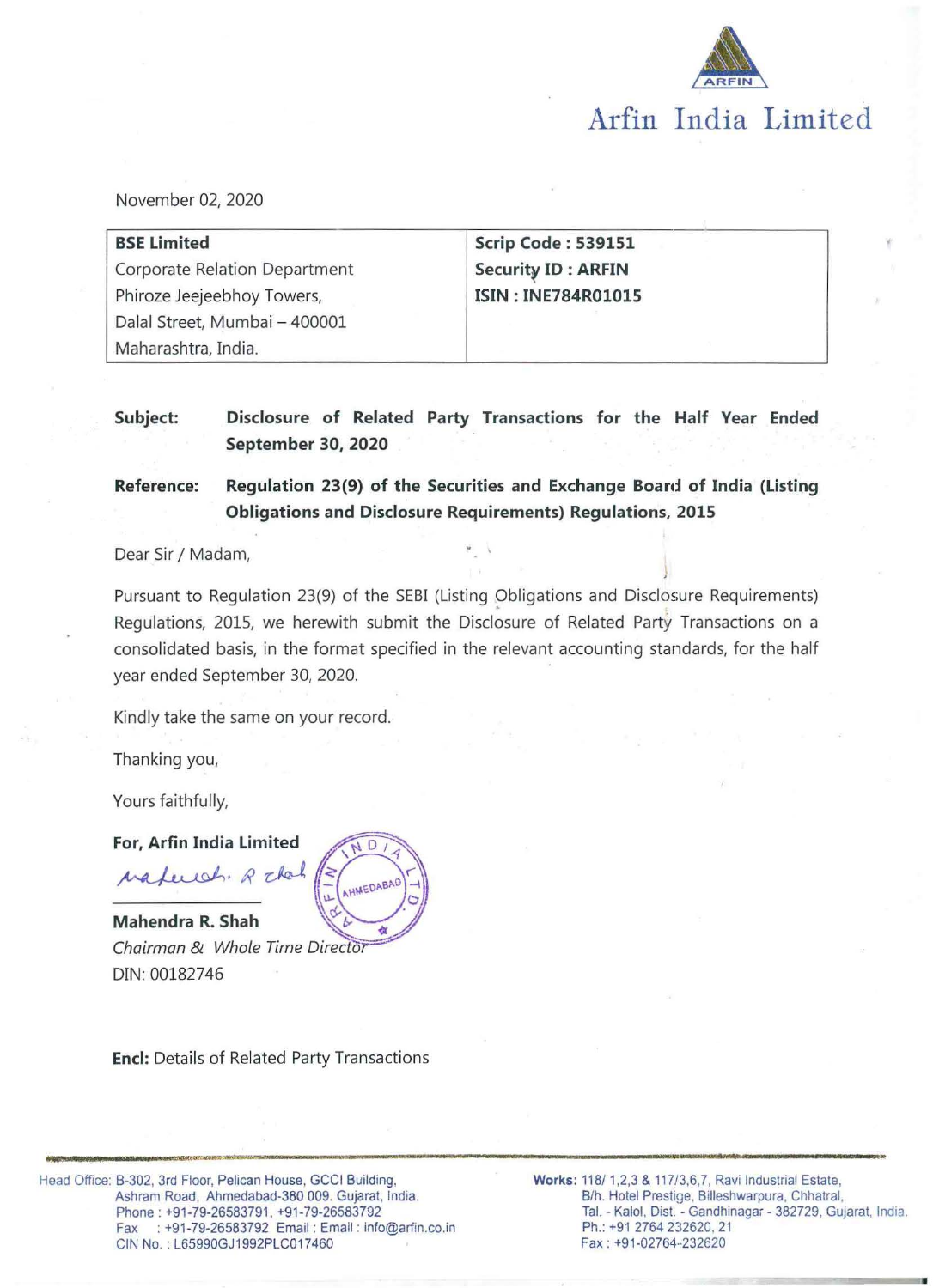

#### **ARFIN INDIA LIMITED**

# **RELATED PARTY DISCLOSURE FOR THE HALF VEAR ENDED ON SEPTEMBER 30, 2020 AS PER INDIAN ACCOUNTING STANDARD- 24**

### **A. NAMES OF AND RELATIONSHIP WITH RELATED PARTIES**

### **1. Key Management Personnel (KMPs)**

- $\rightarrow$  Mr. Mahendra R. Shah Executive Chairman & Whole Time Director
- $\rightarrow$  Mr. Jatin M. Shah Managing Director
- $\rightarrow$  Mrs. Pushpa M. Shah Executive Director

## 2. Relatives of Key Management Personnel (KMPs)

 $\rightarrow$  Mrs. Rani Jatin Shah - Spouse of Managing Director

#### **3. Independent Directors** (IDs)

- $\rightarrow$  Mr. Mukesh Shankerlal Chowdhary Non-Executive Independent Director
- $\rightarrow$  Mr. Hardik Shantilal Hundia Non-Executive Independent Director
- $\rightarrow$  Mr. Jitendra Shankerlal Shah Non-Executive Independent Director

### **4. Entities Controlled by Directors or their Relatives**

- $\rightarrow$  Krish Ferro Industries Private Limited Sister Concern
- $\rightarrow$  Mahendra Corporation Sister Concern
- $\rightarrow$  Arfin Alucop Private Limited Sister Concern

# (I) **DETAILS OF TRANSACTIONS WITH RELATED PARTIES FOR THE HALF YEAR ENDED ON SEPTEMBER 30, 2020**

| <b>TRANSACTIONS WITH</b><br><b>RELATED PARTIES</b> | <b>KMP &amp; their</b><br><b>Relatives</b> | <b>Entities</b><br><b>Controlled by</b><br><b>Directors or their</b><br><b>Relatives</b> | Total             |  |
|----------------------------------------------------|--------------------------------------------|------------------------------------------------------------------------------------------|-------------------|--|
| <b>Particulars</b>                                 | (Apr'20 - Sep'20)                          | (Apr'20 - Sep'20)                                                                        | (Apr'20 - Sep'20) |  |
| <b>EXPENSES</b>                                    |                                            |                                                                                          |                   |  |
| Purchase & Job work Charges                        | 0.00                                       | 265.44                                                                                   | 265.44            |  |
| Remunaration                                       | 54.75                                      | 0.00                                                                                     | 54.75             |  |
| <b>INCOME</b>                                      |                                            |                                                                                          |                   |  |
| Sales & Job Work Income                            | 0.00                                       | 0.00                                                                                     | 0.00              |  |
| Rent Income                                        | 0.00                                       | 1.20                                                                                     | 1.20              |  |

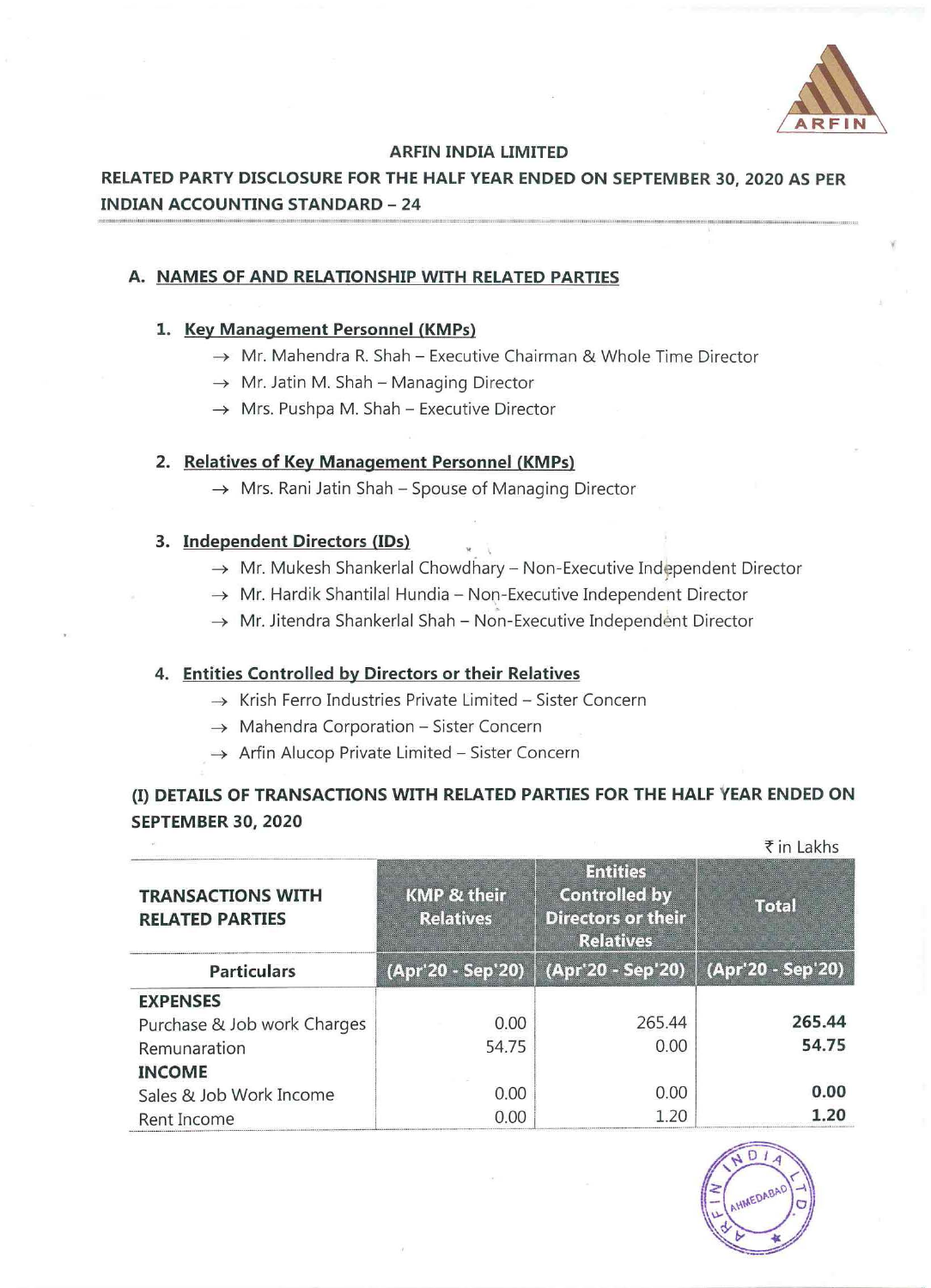

# (II) **DETAILS OF RELATED PARTY WISE TRANSACTION FOR THE HALF YEAR ENDED ON SEPTEMBER 30, 2020**

| DISCLOSURE IN RESPECT OF RELATED PARTY WISE TRANSACTIONS |              |  | ₹ in Lakhs           |
|----------------------------------------------------------|--------------|--|----------------------|
| <b>Particulars</b>                                       |              |  | (Apr'20 -<br>Sep'20) |
| <b>EXPENSES</b>                                          |              |  |                      |
| <b>Purchase &amp; Job Work Charges</b>                   |              |  |                      |
| Krish Ferro Industries Private Limited                   |              |  | 208.56               |
| Mahendra Corporation                                     |              |  | 4.89                 |
| Arfin Alucop Private Limited                             |              |  | 51.99                |
|                                                          | <b>Total</b> |  | 265.44               |
| Remuneration*                                            |              |  |                      |
| Mr. Mahendra R. Shah                                     |              |  | 19.70                |
| Mr. Jatin M. Shah                                        |              |  | 19.70                |
| Mrs. Pushpa M. Shah                                      |              |  | 10.47                |
| Mrs. Rani J. Shah                                        |              |  | 4.88                 |
|                                                          | Total        |  | 54.75                |

\*The remuneration to the key managerial personnel does not include the provisions made for gratuity, as it is determined on actuarial basis for the Company as a whole.

| DISCLOSURE IN RESPECT OF RELATED PARTY WISE TRANSACTIONS | ₹ in Lakhs           |
|----------------------------------------------------------|----------------------|
| <b>Particulars</b>                                       | (Apr'20 -<br>Sep'20) |
| <b>INCOME</b>                                            |                      |
| Sales & Job work Charges                                 |                      |
| Arfin Alucop Private Limited                             | 0.00                 |
| Krish Ferro Industries Private Limited                   | 0.00                 |
| Mahendra Corporation                                     | 0.00                 |
| <b>Total</b>                                             | 0.00                 |
| <b>Rent Income</b>                                       |                      |
| Mahendra Corporation                                     | 0.30                 |
| Krish Ferro Industries Private Limited                   | 0.90                 |
| <b>Total</b>                                             | 1.20                 |

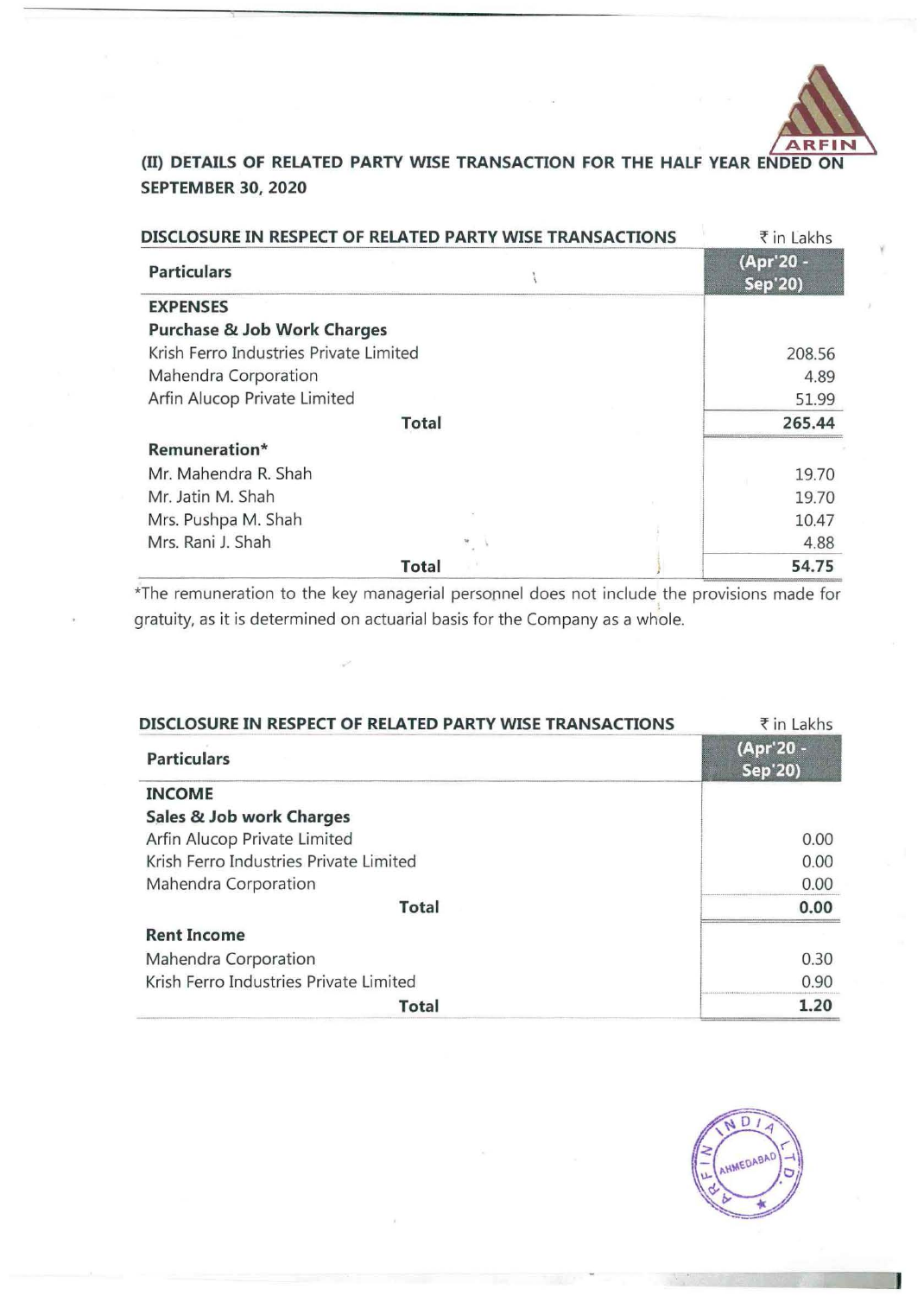

## **B.** {I) **BALANCES RECEIVABLES I PAYABLES TO RELATED PARTIES**

|                                                        |                          |                            |                          | ₹ in Lakhs                 |
|--------------------------------------------------------|--------------------------|----------------------------|--------------------------|----------------------------|
| <b>BALANCES OUTSTANDING</b>                            | Payable                  |                            | <b>Receivable</b>        |                            |
| <b>Particulars</b>                                     | As At<br>Sep 30,<br>2020 | As at<br>March 31,<br>2020 | As At<br>Sep 30,<br>2020 | As at<br>March 31,<br>2020 |
| Key Management Personnel and their<br>Relatives        | 534.83                   | 628.63                     | 0.00                     | 0.00                       |
| Entities Controlled by Directors or their<br>Relatives | 235.40                   | 86.36                      | 13.33                    | 0.00                       |

### **Note:** -

- (i) The above related party transactions have been reviewed periodically by the Board of Directors of the Company *vis-à-vis* the applicable provisions of the Companies Act, 2013, and justification of the rates being charged / terms thereof have also been approved.
- (ii) The details of guarantees and collaterals extended by the related parties in respect of borrowings of the Company have been given at the respective notes.

# **C.** {II) **PARTY WISE OUTSTANDING BALANCES**

|                                                               |                          |                            |                          | ₹ in Lakhs                 |
|---------------------------------------------------------------|--------------------------|----------------------------|--------------------------|----------------------------|
| <b>PARTY WISE OUTSTANDING BALANCES</b>                        | Payable                  |                            | <b>Receivable</b>        |                            |
| <b>Particulars</b>                                            | As At<br>Sep 30,<br>2020 | As at<br>March 31,<br>2020 | As At<br>Sep 30,<br>2020 | As at<br>March 31,<br>2020 |
| <b>KMPs &amp; THEIR RELATIVES</b>                             |                          |                            |                          |                            |
| Mr. Mahendra R. Shah                                          | 209.40                   | 261.00                     | 0.00                     | 0.00                       |
| Mr. Jatin M. Shah                                             | 190.72                   | 212.47                     | 0.00                     | 0.00                       |
| Mrs. Pushpa M. Shah                                           | 134.71                   | 155.16                     | 0.00                     | 0.00                       |
| <b>Total</b>                                                  | 534.83                   | 628.63                     | 0.00                     | 0.00                       |
| <b>ENTITIES CONTROLLED BY DIRECTORS</b><br>OR THEIR RELATIVES |                          |                            |                          |                            |
| Arfin Alucop Private Limited                                  | 104.64                   | 0.00                       | 0.00                     | 0.00                       |
| Krish Ferro Industries Private Limited                        | 130.76                   | 79.23                      | 0.00                     | 0.00                       |
| Mahendra Corporation                                          | 0.00                     | 7.13                       | 13.33                    | 0.00                       |
| <b>Total</b>                                                  | 235.40                   | 86.36                      | 13.33                    | 0.00                       |

 $\Box$ UFS

•